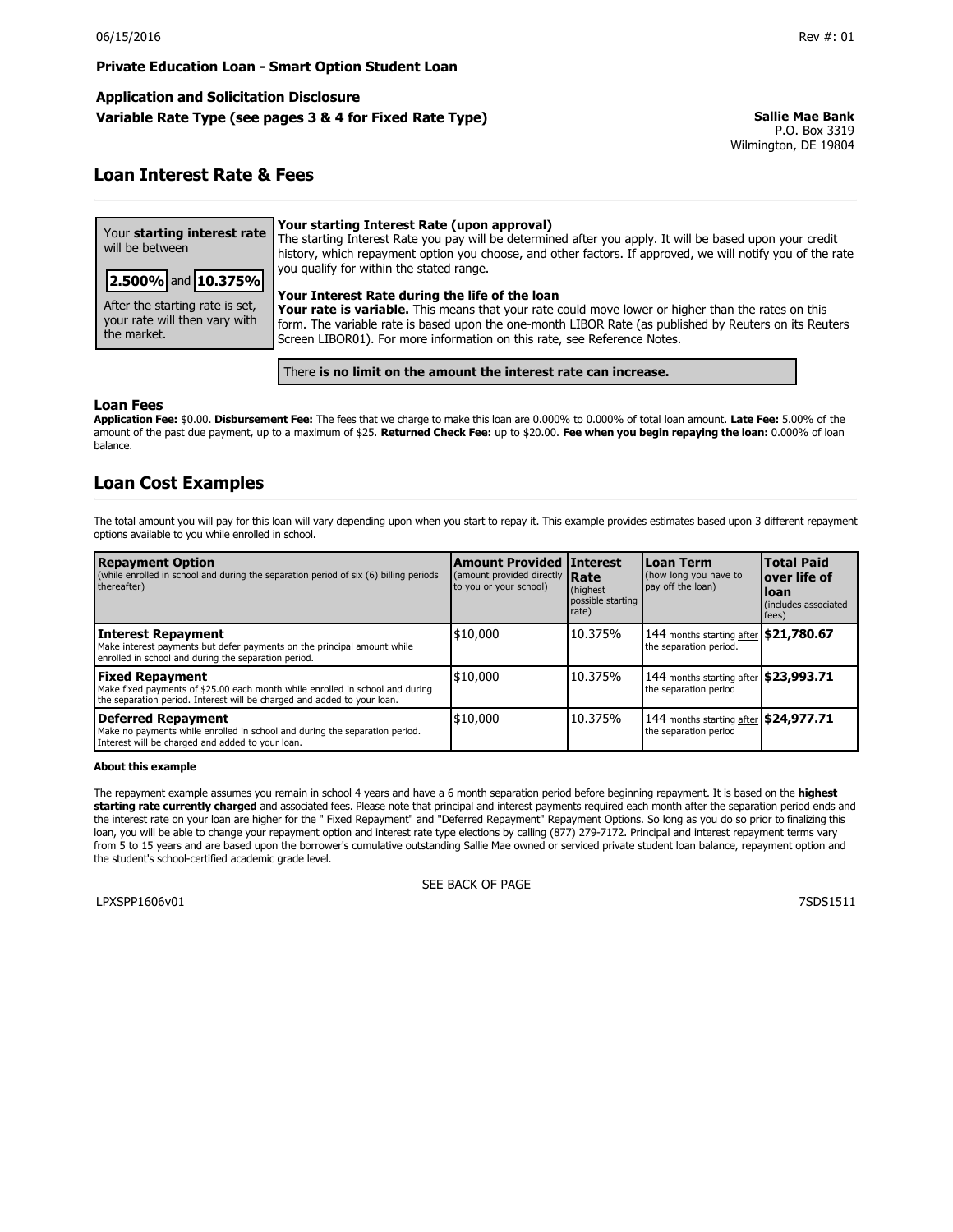# **Federal Loan Alternatives**

| <b>Loan Program</b>                                                        | Current Interest Rates by Program Type*                                            |                                                                                                                                  |
|----------------------------------------------------------------------------|------------------------------------------------------------------------------------|----------------------------------------------------------------------------------------------------------------------------------|
| <b>PERKINS</b><br>for Students                                             | 5.000% fixed                                                                       | You may qualify for Federal education                                                                                            |
| <b>STAFFORD</b><br>for Students                                            | 3.760% fixed Undergraduate subsidized and<br>unsubsidized<br>5.310% fixed Graduate | loans.<br>For additional information, contact your<br>school's financial aid office or the<br><b>Department of Education at:</b> |
| <b>PLUS</b><br>for Parents and<br>Graduate/Professional<br><b>Students</b> | 6.310% fixed Federal Direct Loan                                                   | www.federalstudentaid.ed.gov                                                                                                     |

\*These interest rates are determined by federal law and are fixed for the life of the loan. The federal loan interest rates may change in the future, but only for new federal loans. Federal law may also change in the future. To learn more, go to: http://stud

## **Next Steps**

## 1. **Find Out About Other Loan Options.**

Some schools have school-specific student loan benefits and terms not detailed on this form. Contact your school's financial aid office or visit the Department of Education's website at: www.federalstudentaid.ed.gov for more information about other loans.

### 2. To Apply for this Loan, Complete the Application and the Self-Certification Form.

You may get the certification form from your school's financial aid office. If you are approved for this loan, the loan terms will be available for 30 days (terms will not change during this period, except as permitted by law and the variable interest rate may change based on the market).

## **REFERENCE NOTES**

#### **Variable Interest Rate**

- . This loan has a variable interest rate that is based on a publicly available index, the one-month London Interbank Offered Rate (LIBOR) rounded up to the nearest oneeighth of one percent (0.125%). Your rate will be calculated each month by adding a margin between 2.000% and 9.875% to the LIBOR rounded up to the nearest oneeighth of one percent (0.125%)
- The rate will not increase more than once a month, but there is no limit on the amount that the rate could increase at one time.

## **Eligibility Criteria**

#### **Borrower**

- You must attend an eligible school, be an undergraduate student, or attending an eligible associate, bachelors, graduate or technical/trade program at least halftime. In some circumstances, the Smart Option Student Loan is available to less-than-half-time students and student enrolled in a continuing education program.
- Must have attained the age of majority in your state of residence at the time of loan application. Otherwise a cosigner is required.

#### **Cosigner**

- A cosigner is not required for U.S. citizens and permanent residents, but may help you qualify and/or receive a lower interest rate.
- Must have attained the age of majority in their state of residence at the time of loan application.

#### **Bankruptcy Limitations**

If you file for bankruptcy you may still be required to pay back this loan.

#### **More information about loan eligibility and repayment deferral or forbearance options is available in your loan application and Promissory Note.**

LPXSPP1606v01 7SDS1511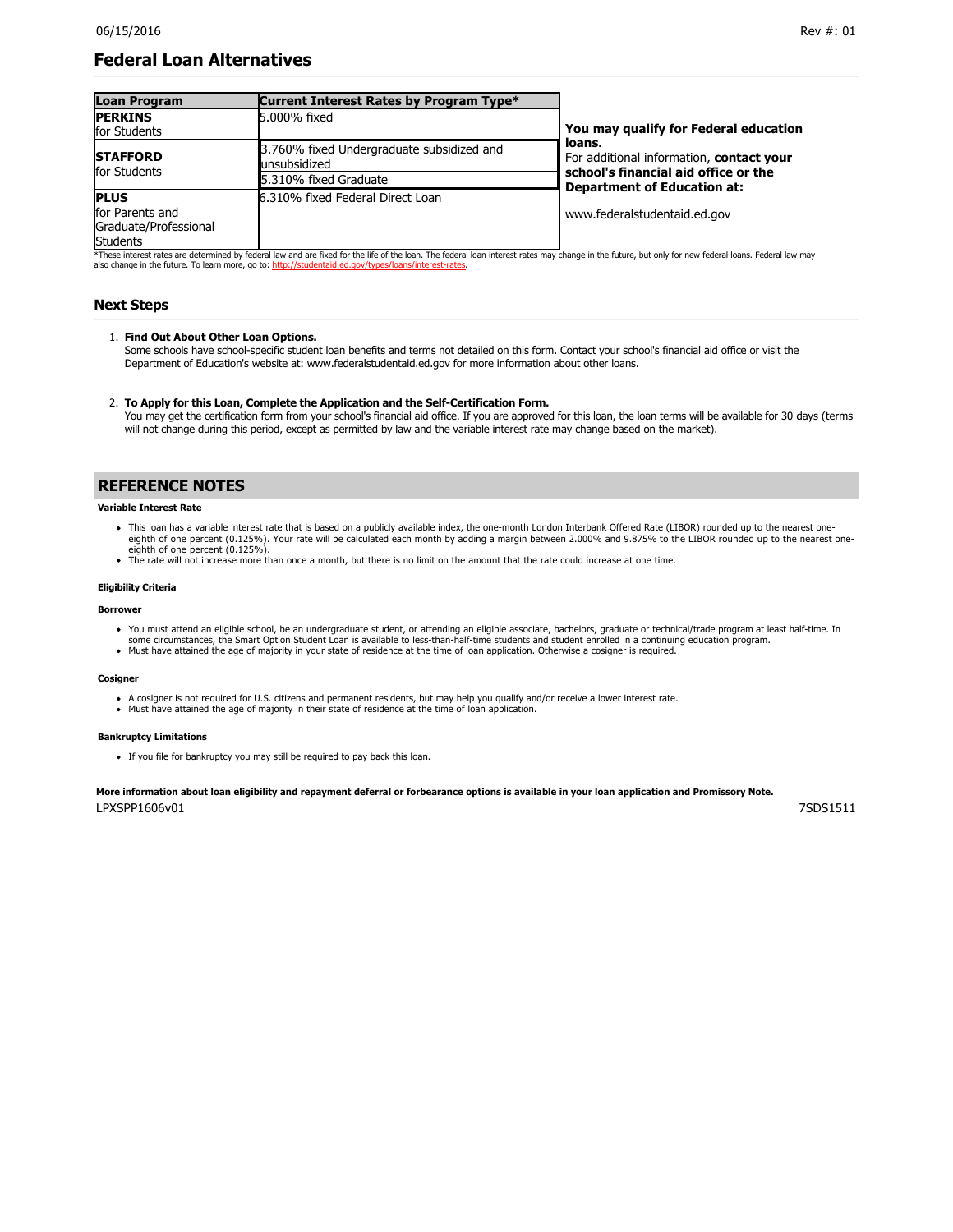**Private Education Loan - Smart Option Student Loan** 

## **Application and Solicitation Disclosure Fixed Rate Type (see pages 1 & 2 for Variable Rate Type) Sallie Mae Bank**

P.O. Box 3319 Wilmington, DE 19804

# **Loan Interest Rate & Fees**

| Your <b>interest rate</b> will be<br>between                                     | Your Interest Rate (upon approval)<br>The interest rate you pay will be determined after you apply. It will be based upon your credit history,<br>which repayment option you choose, and other factors. If approved, we will notify you of the rate you |
|----------------------------------------------------------------------------------|---------------------------------------------------------------------------------------------------------------------------------------------------------------------------------------------------------------------------------------------------------|
| 5.750% and 12.875%                                                               | qualify for within the stated range.                                                                                                                                                                                                                    |
| After the starting rate is set,<br>it will be fixed for the term of<br>the loan. | Your Interest Rate during the life of the loan<br>Your rate is fixed. This means that your rate will not increase or decrease for the life of the loan. For<br>more information on this rate, see Reference Notes.                                      |

## **Loan Fees**

**Application Fee:** \$0.00. **Disbursement Fee:** The fees that we charge to make this loan are 0.000% to 0.000% of total loan amount. **Late Fee:** 5.00% of the amount of the past due payment, up to a maximum of \$25. **Returned Check Fee:** up to \$20.00. **Fee when you begin repaying the loan:** 0.000% of loan balance.

# **Loan Cost Examples**

The total amount you will pay for this loan will vary depending upon when you start to repay it. This example provides estimates based upon 3 different repayment options available to you while enrolled in school.

| <b>Repayment Option</b><br>(while enrolled in school and during the separation period of six (6) billing periods<br>thereafter)                                                    | <b>Amount Provided Interest</b><br>(amount provided directly <b>Rate</b><br>to you or your school) | (highest)<br>possible starting<br>rate) | Loan Term<br>(how long you have to<br>pay off the loan)         | <b>Total Paid</b><br>lover life of<br>Iloan<br>(includes associated<br>fees) |
|------------------------------------------------------------------------------------------------------------------------------------------------------------------------------------|----------------------------------------------------------------------------------------------------|-----------------------------------------|-----------------------------------------------------------------|------------------------------------------------------------------------------|
| <b>Interest Repayment</b><br>Make interest payments but defer payments on the principal amount while<br>enrolled in school and during the separation period.                       | \$10,000                                                                                           | 12.875%                                 | 144 months starting after \$24,955.41<br>the separation period. |                                                                              |
| <b>Fixed Repayment</b><br>Make fixed payments of \$25.00 each month while enrolled in school and during<br>the separation period. Interest will be charged and added to your loan. | \$10,000                                                                                           | 12.875%                                 | 144 months starting after \$28,781.88<br>the separation period  |                                                                              |
| <b>Deferred Repayment</b><br>Make no payments while enrolled in school and during the separation period.<br>Interest will be charged and added to your loan.                       | \$10,000                                                                                           | 12.875%                                 | 144 months starting after \$30,070.03<br>the separation period  |                                                                              |

#### **About this example**

The repayment example assumes you remain in school 4 years and have a 6 month separation period before beginning repayment. It is based on the **highest starting rate currently charged** and associated fees. Please note that principal and interest payments required each month after the separation period ends and the interest rate on your loan are higher for the " Fixed Repayment" and "Deferred Repayment" Repayment Options. So long as you do so prior to finalizing this loan, you will be able to change your repayment option and interest rate type elections by calling (877) 279-7172. Principal and interest repayment terms vary from 5 to 15 years and are based upon the borrower's cumulative outstanding Sallie Mae owned or serviced private student loan balance, repayment option and the student's school-certified academic grade level.

LPXSPP1606v01 7SDS1511

SEE BACK OF PAGE